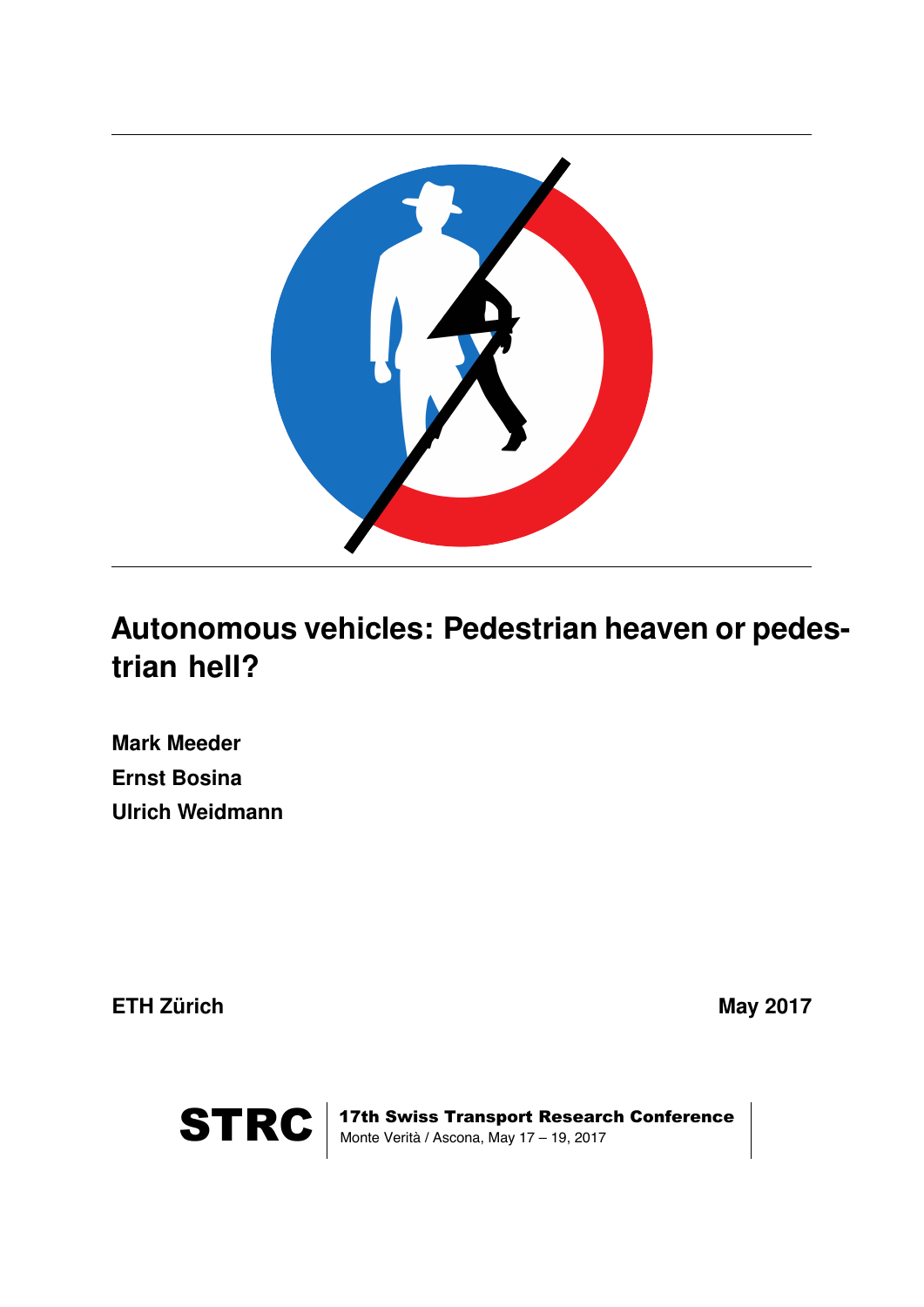ETH Zürich

### **Autonomous vehicles: Pedestrian heaven or pedestrian hell?**

Mark Meeder, Ernst Bosina, Ulrich Weidmann ETH Zürich Institute for Transport Planning and Systems (IVT)

CH-8093 Zürich, Switzerland phone: +41 44 633 42 83 fax $\cdot$  meederm@ethz.ch

May 2017

# **Abstract**

Autonomous vehicles are an emerging technology that will play a significant role in shaping transport systems in the decades to come. Consequently, implications are anticipated for societal issues ranging from transport safety to congestion, from energy consumption to the allocation of public and private lands. Driverless technology will undoubtedly influence other transport modes, too.

With this in mind, the implications for pedestrians have hardly been researched. If the introduction of driverless cars could ultimately result in the disappearance of on-street parking spaces and in crossing streets without so much as glancing towards approaching cars, this could potentially mean that walking becomes much more attractive. At the same time, one could imagine the opposite outcome if society decides that the ability of being picked up and dropped off at any front door or location imaginable renders walking as a state-supported transport mode superfluous.

The purpose of this paper is to discuss the impact of autonomous vehicles on pedestrian transport in all its aspects, including the range of possible outcomes, interdependencies, and opposing effects. With the state-of-the-art of pedestrian transport research as a starting point, how can the needs of pedestrians be taken into consideration when fully autonomous vehicles become ubiquitous in daily life?

# **Keywords**

pedestrians, autonomous cars, autonomous vehicles, urban planning, transportation policy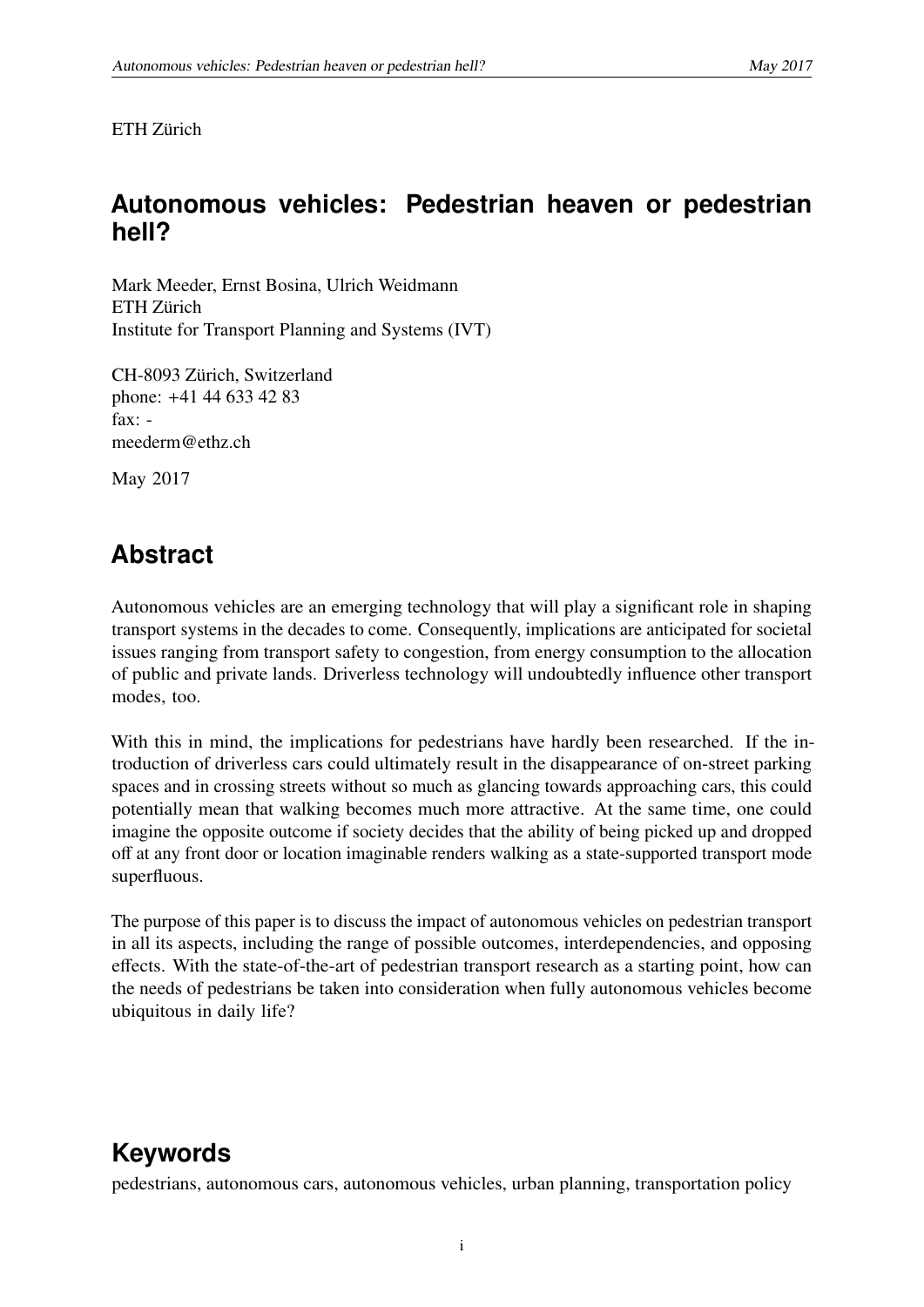# **1 Introduction**

Autonomous vehicles (AV) are an emerging technology that over the last few years has been implemented in advanced testing programs on public roads. The most well known projects are run by Google, Tesla Motors and Uber. The technology is alternatively referred to as referred to as a driverless car, autonomous car or self-driven car. Estimations of when self-driving capability will be the standard in cars range from as early as 2030 [\(Levinson and Krizek](#page-9-0)*,* [2015\)](#page-9-0) to 2040 - 2060 [\(Litman](#page-9-1)*,* [2014\)](#page-9-1).

Legislation for autonomous cars has been passed in a number of countries to allow them on public roads for testing purposes. Self-driving cars were allowed to be legally operated in the U.S. state of Nevada as early as 2011. In policy documents, levels of automation have been defined representing increasing levels of autonomy of the vehicle. This article concerns only the highest level of automation, so-called fully autonomous vehicles (NHTSA-Level 4 [\(National](#page-9-2) Highway Traffi[c Safety Administration](#page-9-2)*,* [2013\)](#page-9-2) / SAE-Level 5 [\(Society of Automotive Engineers](#page-10-0)*,* [2014\)](#page-10-0)) which is expected to eventually prevail.

Since the topic is now widely discussed in media and popular culture, it is hardly surprising that many speculative articles on the effect of self-driving cars can be found in popular science magazines and websites [\(Grabar and Doezema](#page-9-3)*,* [2016](#page-9-3)*,* [Hurley](#page-9-4)*,* [2017](#page-9-4)*,* [Lee](#page-9-5)*,* [2014](#page-9-5)*,* [Plumer](#page-9-6)*,* [2014\)](#page-9-6). The two potential benefits of autonomous vehicles mentioned most in the literature are the reduction of accidents and traffic congestion [\(Forrest and Konca](#page-9-7)*,* [2007](#page-9-7)*,* [Plumer](#page-9-6)*,* [2014](#page-9-6)*,* [LaFrance](#page-9-8)*,* [2015\)](#page-9-8).

One issue that is far less clear is the economic and societal effects. Generally speaking experts seem to be divided in two camps. Some believe that car ownership and consequently car use will increase because of the increased accessibility and utility of private vehicles. This scenario would possibly lead to more urban sprawl and the total time spent per person in vehicles. The latter seems obvious since the opportunity cost of time spent in vehicles is drastically lower when, similarly to public transport, time can be spent on other activities while "driving".

The other "camp" argues shared mobility will drastically increase, eventually displacing actual ownership. This would lead to a decrease in total car usage which could lead to cars being the most efficient transportation mode for commutes and short to average distances in general. [\(Lee](#page-9-5)*,* [2014](#page-9-5)*,* [Forrest and Konca](#page-9-7)*,* [2007\)](#page-9-7). [Plumer](#page-9-6) [\(2014\)](#page-9-6) suggested a list of arguments used by either side of the discussion.

Apart from the safety aspect, the discussion largely seems to ignore the direct and indirect effects driverless cars will have on walking and cycling, the so-called active transportation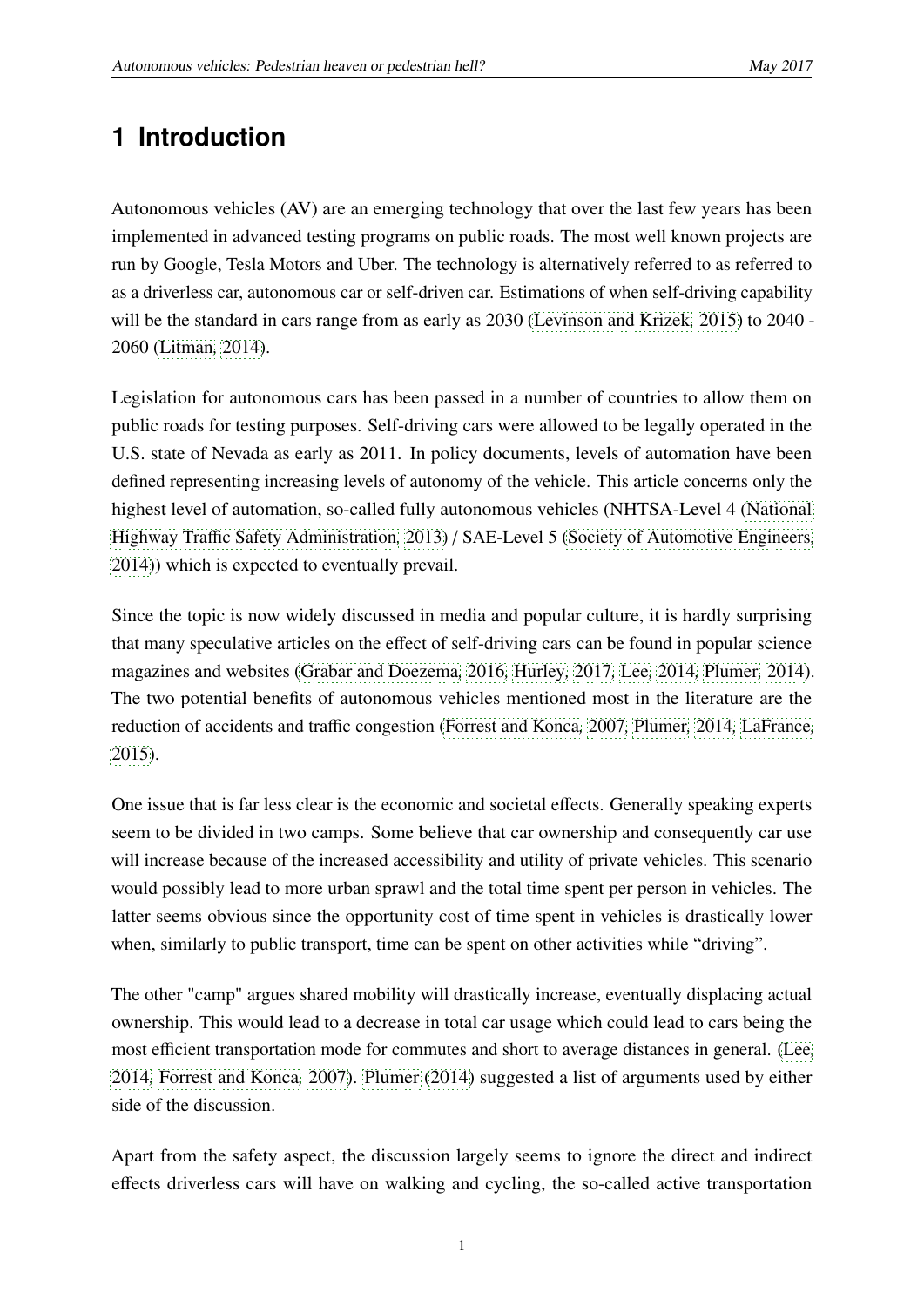modes. One could just as easily envisage a future streetscape perfectly suited for walking – with drastically reduced noise levels and exhaust emissions, and far less space reserved for parking – as a dystopian image where walking is seen as completely dispensable because one can be picked up within seconds by a vehicle at any time.

The aim of this paper is to explore the various effects autonomous cars could have on pedestrian activity and walking attractiveness. First an overview is given of existing literature relevant to this topic. Then the positive and negative effects are presented in a structured way. In the final part of the paper two scenarios are presented, roughly corresponding to the two lines of argument mentioned above.

# **2 Literature on pedestrians' interactions with autonomous vehicles**

Walking- or pedestrian-related literature on autonomous vehicles focuses almost exclusively on the safety aspects of self-driving cars [\(Chen](#page-8-0) *et al.,* [2017](#page-8-0)*,* [Rangesh](#page-9-9) *et al.,* [2016](#page-9-9)*,* [Navarro](#page-9-10) *et al.,* [2016\)](#page-9-10). Other literature focuses on the related topic of ethical implications of having a machine decide what to do in case of unavoidable collisions [\(Zhao](#page-10-1) *et al.,* [2016](#page-10-1)*,* [Fleetwood](#page-8-1)*,* [2017](#page-8-1)*,* [Lin](#page-9-11)*,* [2016](#page-9-11)*,* [Bonnefon](#page-8-2) *et al.,* [2016\)](#page-8-2). Among the most ambitious ideas are adhesive layers applied to cars to prevent pedestrians from being flung around [\(Woolf](#page-10-2)*,* [2016\)](#page-10-2) or equipping cars with a display to inform pedestrians of the vehicle's intentions [\(Clamann](#page-8-3) *et al.,* [2017\)](#page-8-3).

Regarding the effects autonomous vehicles will have on walking attractiveness, the literature is scarce. [International Association of Public Transport](#page-9-12) [\(2017\)](#page-9-12) carried out a SWOT analysis for autonomous vehicles and used this to give policy recommendations to increase shared mobility. [Meyer](#page-9-13) *et al.* [\(2017\)](#page-9-13) simulated the effects autonomous vehicles could have on the accessibility of municipalities. They argue that self-driving cars favor urban sprawl and may render public transport largely superfluous. The latter effect would naturally have large implications for the total trips or legs undertaken on foot.

[Millard-Ball](#page-9-14) [\(2016\)](#page-9-14) employs game theory to research the interactions between pedestrians and self-driving cars. In particular, he finds that cars will be risk-averse, therefore allowing pedestrians to "behave with impunity". He argues that this could cause a shift towards pedestrianoriented urban neighborhoods. [Forrest and Konca](#page-9-7) [\(2007\)](#page-9-7) paint a particularly positive picture with timeshared cars prevailing, congestion in cities completely disappearing,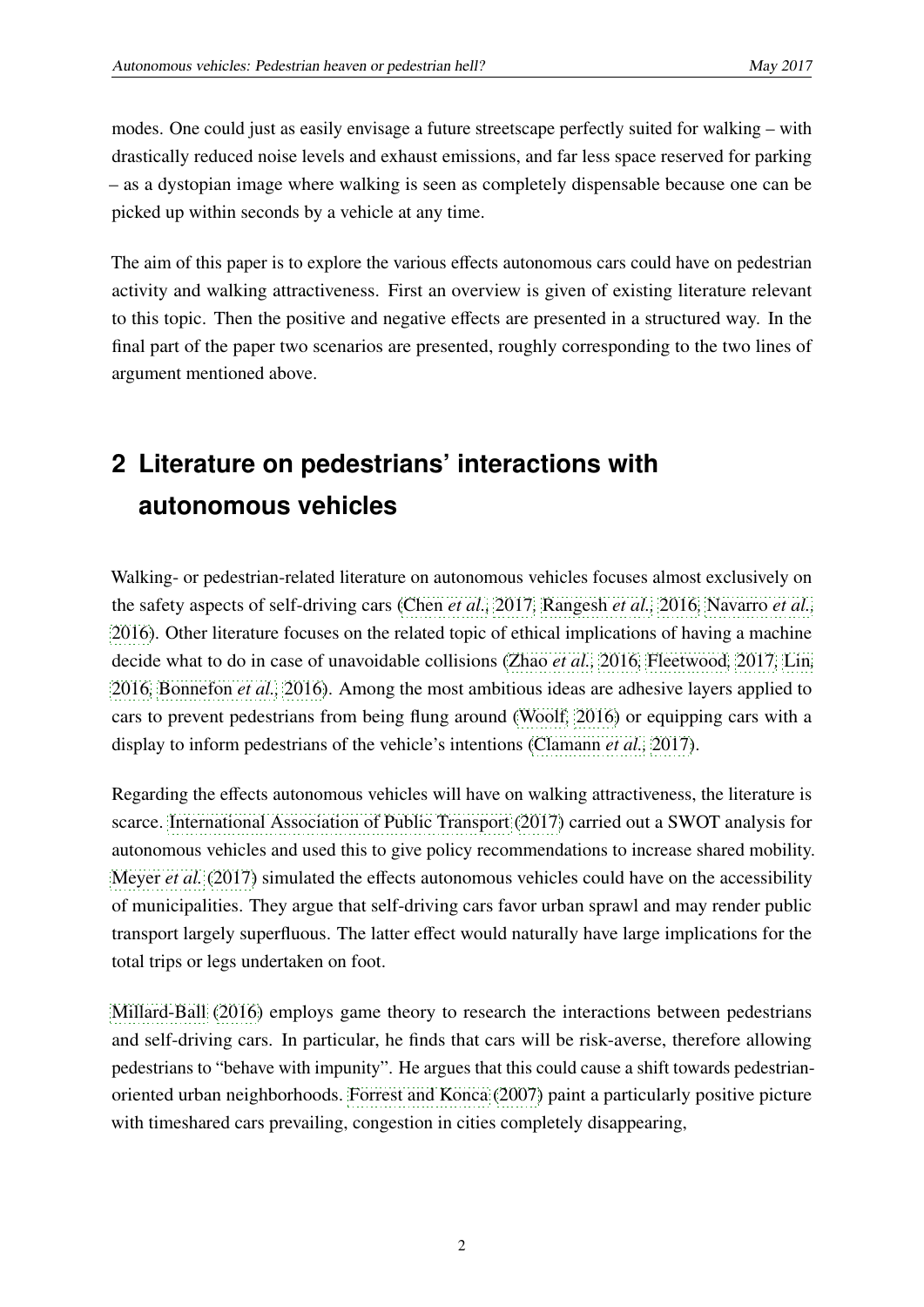#### <span id="page-4-0"></span>Table 1: Potential positive and negative <sup>e</sup>ffects of AV on pedestrians

| Area        | Potential (dis-)advantage of AV                                                                                                                                                                                       | <b>Impact on the Transport System</b>                                                                                                                                                                 | <b>Implication for Pedestrians</b>                                                                                                                                                                                                                                                                    | <b>Positive for pedestrians?</b>                                   |
|-------------|-----------------------------------------------------------------------------------------------------------------------------------------------------------------------------------------------------------------------|-------------------------------------------------------------------------------------------------------------------------------------------------------------------------------------------------------|-------------------------------------------------------------------------------------------------------------------------------------------------------------------------------------------------------------------------------------------------------------------------------------------------------|--------------------------------------------------------------------|
| Safety      | AV are less error prone than human car drivers, hence fewer<br>accidents occur                                                                                                                                        | Traffic related fatalities and injuries are reduced                                                                                                                                                   | Walking becomes safer and thus more attractive                                                                                                                                                                                                                                                        | $\left(\frac{1}{2}\right)$                                         |
|             | AV can detect pedestrians crossing the street earlier and inde-<br>pendent of the ROW                                                                                                                                 | As cars will stop or slow down to let pedestrian cross at every<br>location pedestrian crossings are not needed any more                                                                              | The separating effect of streets is reduced as pedestrians can<br>cross everywhere and cars will stop                                                                                                                                                                                                 | $\left(\begin{smallmatrix} 1 & 1\\ 1 & 1 \end{smallmatrix}\right)$ |
|             |                                                                                                                                                                                                                       | To prevent pedestrians from abusing the ability of AV to stop at<br>every location, pedestrians are physically blocked from cross-<br>ing the street at every location to allow an efficient car flow | pedestrians have to take longer detours to cross streets even if<br>no traffic is present. Walking therefore gets less attractive                                                                                                                                                                     | $\boldsymbol{\odot}$                                               |
| Interaction | The communication between the car driver (now a computer)<br>and other road users is more difficult                                                                                                                   | Rules for communication have to be set up, so that AV "under-<br>stand" the behaviour of other road users.                                                                                            | Pedestrians need to be trained to properly communicate with<br>AV                                                                                                                                                                                                                                     | $\boldsymbol{\omega}$                                              |
|             |                                                                                                                                                                                                                       | AV have the ability to understand humans and can react to them<br>in an easy understandable manner                                                                                                    | Compared to today, when drivers are usually hardly visible be-<br>hind the windscreen, pedestrians can better understand the in-<br>tention of cars                                                                                                                                                   | $\left(\begin{smallmatrix} 1 & 1\\ 1 & 1 \end{smallmatrix}\right)$ |
|             | AV must detect other road users, determine their reaction and<br>plans and adapt to them                                                                                                                              | AV have similar rights than today's car drivers. In certain cases<br>other road users get more rights than today, as autonomous<br>vehicles can react better to the surrounding                       | Crossing streets and walking in shared areas is easier and safer<br>for pedestrians.                                                                                                                                                                                                                  | $\mathbf{M}$                                                       |
|             | To allow for a high road capacity and to use the advantages<br>of AV, other road users are banned from the road and allowed<br>only to cross at dedicated areas.                                                      | The streets are physically separated into car and non-car areas.<br>Other road users have to adapt to the needs of AV                                                                                 | Pedestrians are further forces to sidewalks and dedicated cross-<br>ings. The barrier effect of car roads increases.                                                                                                                                                                                  | $\boldsymbol{\omega}$                                              |
| Parking     | AV are usually shared and do not need parking space within<br>cities and other areas with constricted space. Today's parking<br>space can be used for other purposes                                                  | Unused road space can be used for other transport means or<br>non-transport related uses. The public space becomes more<br>attractive.                                                                | Pedestrian facilities are wider and do not have to be shared with<br>other transport users (i.e. bikes). The attractive city spaces<br>makes it more comfortable to walk and more shops are avail-<br>able within a short distance                                                                    | <b>IN</b>                                                          |
|             | AV are mainly privately owned and parked at the destination.<br>As the search for a free parking spot is done by the car, it is<br>more attractive to drive into crowded city centres.                                | The parking traffic is increased, parking lots are heavily used<br>and more space has to be dedicated to parking                                                                                      | The hindrance of parking cars is increased, the walking envi-<br>ronment gets less attractive                                                                                                                                                                                                         | $\boldsymbol{\omega}$                                              |
| Short trips | the use of AV is easy and they are available everywhere. It is<br>convenient to use AV also for short trips.                                                                                                          | pickup areas for AV are present everywhere. As pedestrian<br>facilities are less used their size and quality is reduced. In some<br>areas sidewalks are abolished to provide space for pickup areas   | Is it far more convenient to use AV also for short trips than<br>walking there. The quality of the walking environment is<br>strongly reduced walking is only done by people not able to<br>use AV and for recreational purposes outside the city centres.<br>Everyday walking is not needed any more | $\bigcirc$                                                         |
|             | In dense areas, the streets and parking areas are reduced to<br>provide capacity only for local traffic. Other traffic is prohib-<br>ited and routed around the cities on streets with higher capacity<br>than today. | City centres and other areas with heavy use are released from<br>heavy car traffic but transformed into livable urban spaces, it is<br>more convenient to use walking and bikes for short trips.      | Even within the city centres, a pleasant walking environment<br>is available, which increases the amount of walking trips done.<br>Short trips can be easily done by foot.                                                                                                                            | $\mathbb{R}$                                                       |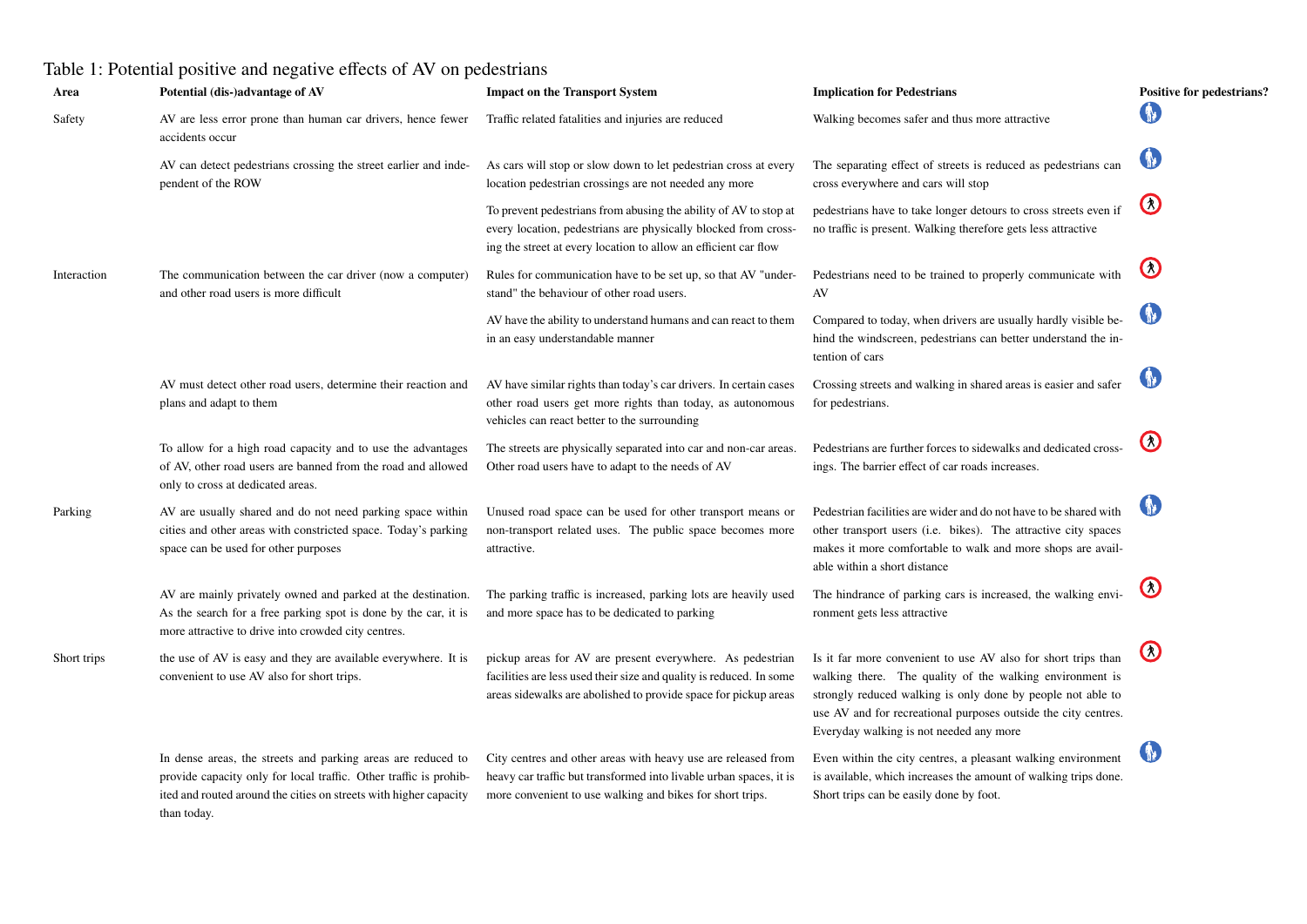#### Table 2: Potential positive and negative <sup>e</sup>ffects of AV on pedestrians (cont.)

<span id="page-5-0"></span>

| Area                    | Potential (dis-)advantage of AV                                                                                                                                                                                                                  | <b>Impact on the Transport System</b>                                                                                                                                                                                                                       | <b>Implication for Pedestrians</b>                                                                                                                                                                                       | <b>Positive for pedestrians?</b> |
|-------------------------|--------------------------------------------------------------------------------------------------------------------------------------------------------------------------------------------------------------------------------------------------|-------------------------------------------------------------------------------------------------------------------------------------------------------------------------------------------------------------------------------------------------------------|--------------------------------------------------------------------------------------------------------------------------------------------------------------------------------------------------------------------------|----------------------------------|
| Accessibility           | As no driving licence is needed, almost all people can use AV.                                                                                                                                                                                   | People with disabilities can be provided with the acess to AV,<br>hence other means of transport do not have to provide access<br>for all any more. Only the economically most efficient way of<br>transport will provide barrier free acess.               | The role of walking as the only mean of transport which is<br>available for all mobile people is diminished. For cost savings,<br>some walking areas are not designed barrier free, as all trips<br>can be made using AV | $\bm{\mathcal{O}}$               |
|                         |                                                                                                                                                                                                                                                  | In regions with challenging topographies, AV can be used as<br>an additional transport possibility. As the vehicle can also be<br>used for only one direction, the AV can for example be used to<br>get uphill whereas the other direction is done walking. | Pedestrians with disabilities can also cover longer trips and un-<br>knowns areas, as AV are available as alternative and backup.                                                                                        |                                  |
|                         | The time spend in AV can be better used, hence it is equally<br>convenient to also drive longer distances. In addition, the travel<br>speed will be increased due to better road usage of autonomous<br>and connected vehicles.                  | Cities will be more widespread, the population density de-<br>creases. Shops and other facilities orient themselves more to-<br>wards car users                                                                                                             | Less activities are within walking distance, city centres will<br>be less attractive for businesses. The share of walking will be<br>reduced.                                                                            | $\bm{\mathcal{O}}$               |
| Environmental<br>impact | AV are expected to be electrically driven, which reduces noise<br>and pollution. In addition, the connection between vehicles<br>and the autonomous driving will lead to less energy consuption<br>due to efficient driving and less congestion. | The environmental impact of car traffic will be considerably<br>reduced.                                                                                                                                                                                    | The air quality and noise levels will be improved. Thus the<br>quality of the surrounding for pedestrians will be improved                                                                                               |                                  |
|                         | The higher convenience of AV will lead to more use of cars<br>and longer travel distances. Thus the air and noise pollution<br>will be increased.                                                                                                | The negative environmental consequences (except accidents)<br>will be increased.                                                                                                                                                                            | More car traffic will lead to a worse environmental quality for<br>walking                                                                                                                                               | $\bm{\omega}$                    |
| Traffic                 | Car sharing and car pooling is widespread, which leads to con-<br>siderably less cars on the streets.                                                                                                                                            | Streetspace can be used for other transport means, as the de-<br>mand for space for cars is considerably reduced.                                                                                                                                           | More space is available for pedestrians which makes walking<br>more attractive.                                                                                                                                          | G                                |
|                         | Cars are still mainly privately owned. Apart from additional<br>and longer trips, cars are also used for unattended good trans-<br>port.                                                                                                         | Congestion and the number of cars is similar to today or even<br>worse                                                                                                                                                                                      | The walking environment is dominated by cars                                                                                                                                                                             | $\bm{\Theta}$                    |
| Lane width              | AV can operate within smaller lane widths, as they can follow<br>precicely a predefined track                                                                                                                                                    | less roadspace is needed for cars                                                                                                                                                                                                                           | Space can be used to improve the pedestrian areas                                                                                                                                                                        | <b>GR</b>                        |
| Traffic speed           | AV can operate at higher speeds as reduced reaction times an<br>V2V connections need less safety margins                                                                                                                                         | To allow higher walking speeds, car lanes have to be better<br>separated from other traffic                                                                                                                                                                 | crossing car lanes is more difficult for pedestrians, the barrier<br>effect increases. Walking is declining                                                                                                              | $\boldsymbol{\mathrm{O}}$        |
|                         | As the flow of car gets more efficient, the maximum speeds can<br>be reduced while keeping or reducing the travel times.                                                                                                                         | The severity of accidents and traffic pollution is reduced                                                                                                                                                                                                  | The walking environment gets better due to less noise and eas-<br>ier road crossings                                                                                                                                     | $\mathcal{A}$                    |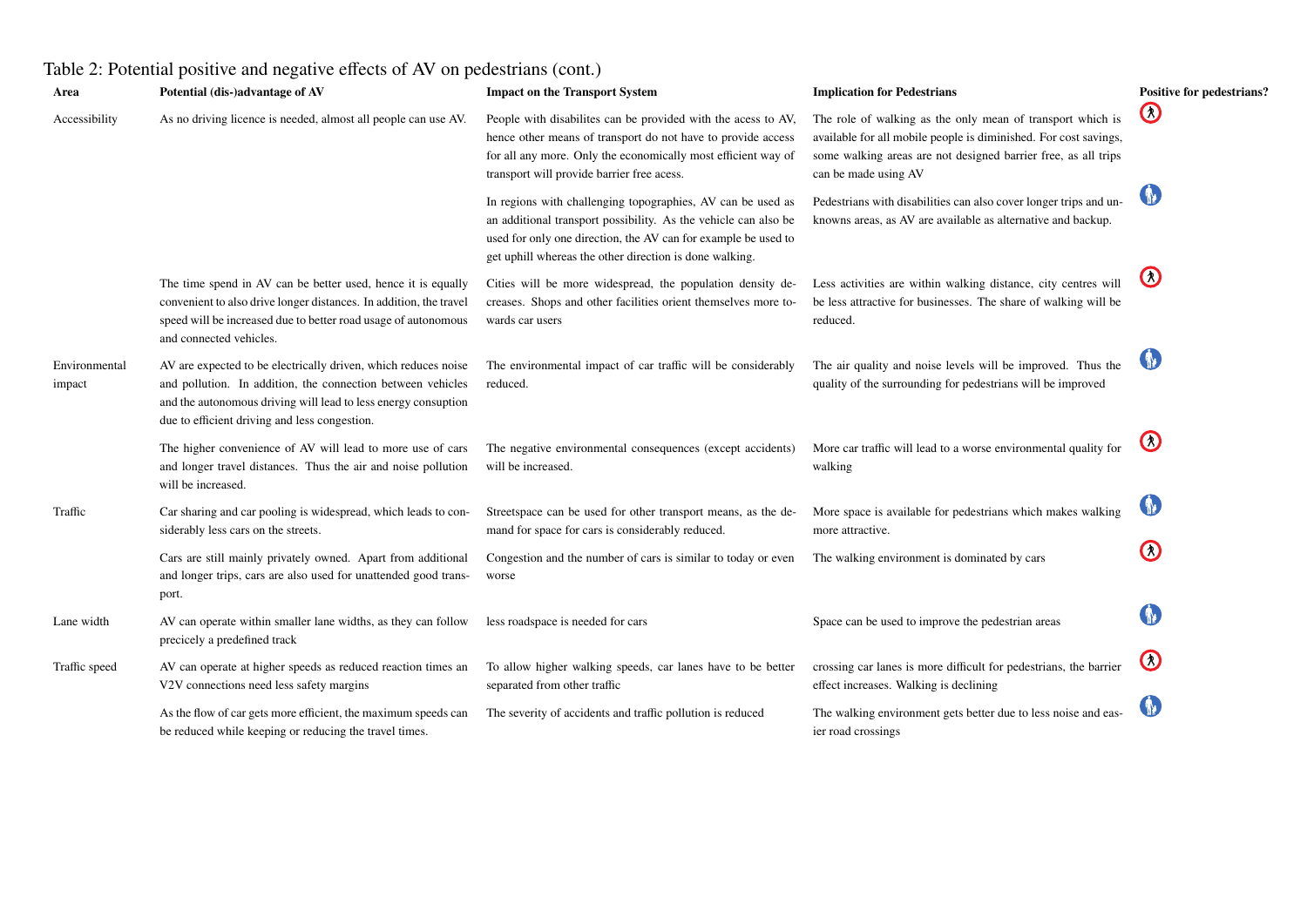More on the topic of pedestrians and walk- and bike-friendliness, [Bucheli](#page-8-4) [\(2016\)](#page-8-4) and [Bikeleague](#page-8-5) [\(2014\)](#page-8-5) both presented visions and discussions about the implications that autonomous vehicles could have for pedestrians. They conclude, similarly to [Sammer and Beckmann](#page-10-3) [\(2016\)](#page-10-3) and [Schweizerischer Bundesrat](#page-10-4) [\(2016\)](#page-10-4), that politics and spatial planning can have a strong impact on how autonomous vehicles will influence the urban form and pedestrian transport.

Based on own analyses, supplemented by additional literature, an overview was compiled in [Tables 1](#page-4-0) and [2](#page-5-0) looking at all possible positive and negative effects autonomous cars might have on pedestrian activity and the walk-friendliness of public spaces. In the following sections these insights will be used to sketch two possible scenarios for pedestrians as they might be created by the increased use of self-driving vehicles.

## **3 Scenario 1: Pedestrian "heaven"**

In this scenario, autonomous vehicles are used in a way which leads to a significant increase in the attractiveness of walking.

To reduce the separating effect of streets with motorized traffic, AV travel within cities and other populated areas with a low speed and enable pedestrians to cross the road safely and comfortably. Due to optimizations based on car-to-car communication and computer technologies, travel times for cars are even shorter than they used to be. In addition, most AV are shared, and thus significantly fewer cars are present in the streets, further reducing travel time and the aforementioned barrier effect.

Reduction of the number of cars as well as more precise driving of AV result in narrower and fewer lanes. On-street parking spaces have almost vanished; what remains are pick-up zones in strategically planned locations. The available space can now be used to build comfortable bike paths and walkways. In addition, sidewalk cafés and other non-traffic uses of the streets are enabled or extended. This provides an attractive streetscape which promotes walking. In addition, the usage of electric vehicles and lower speeds will result in less noise and air pollution, which also improves the quality of walking.

For disabled people the situation improves considerably. First, AV will provide services where other transport means do not offer a viable solution. In addition, pedestrians in general do not have to take heed of cars anymore, as they are always aware of the pedestrians and will give them the right of way. This obviously provides great benefits for the visually impaired.

The most important mechanism driving the improvements of the walking environment in this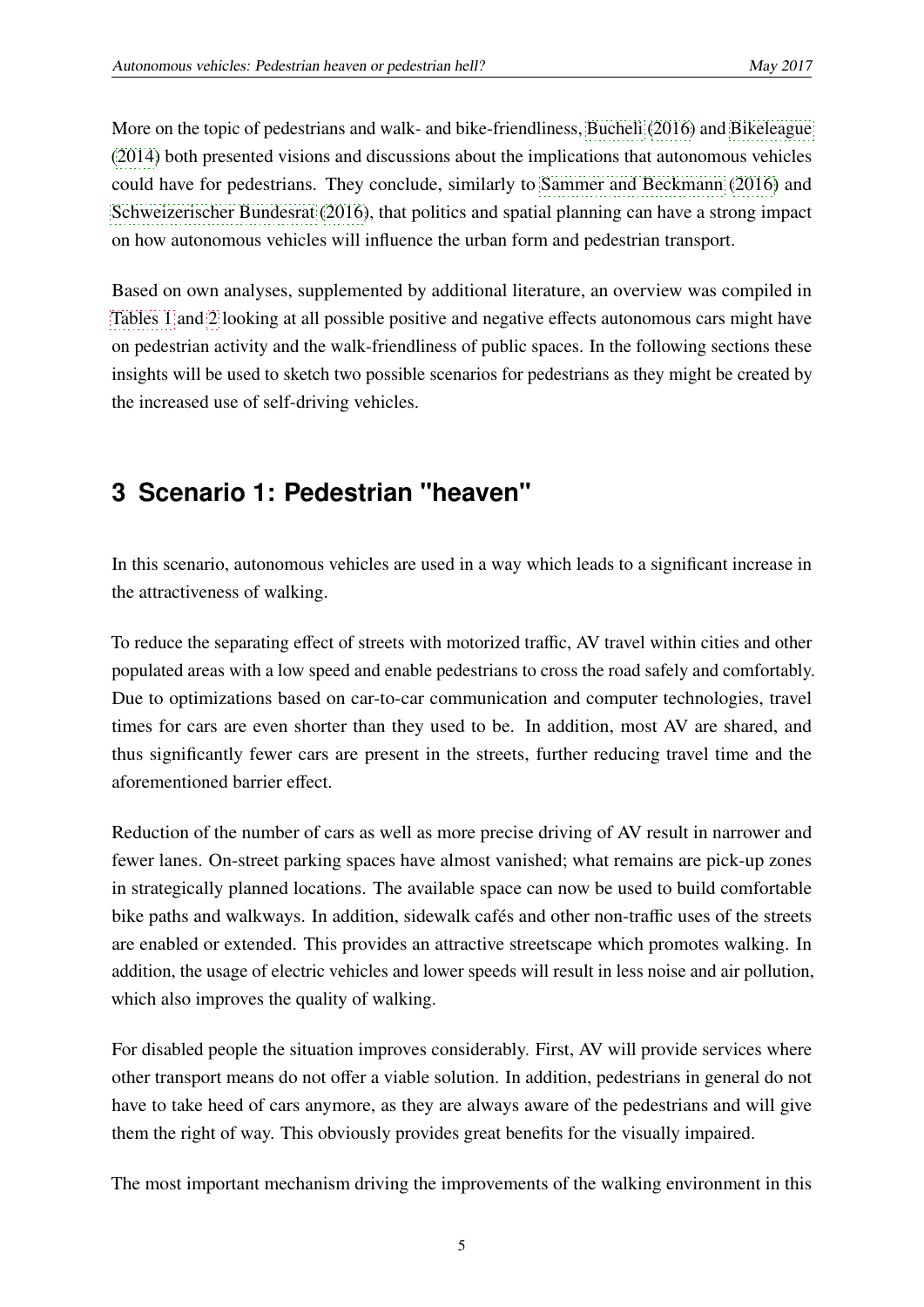scenario is the reduction of cars due to AV being a shared service. This will lead to less space demand for parking and driving cars, which then can be used to design pedestrian friendly environments. More space will be available for pedestrians, and the barrier effect of roads is significantly reduced.

### **4 Scenario 2: Pedestrian "hell"**

In this scenario, the breakthrough of autonomous vehicles result in pedestrian transport becoming dispensable and ultimately disappearing.

AV have several benefits compared to today's cars. Almost everyone can use them, parking is easier, as the car can independently find a suitable parking space and the time in the vehicle can be better used. This leads to AV used more often and for longer trips. The better time usability leads to AV becoming office spaces and recreation areas. Everyone who can afford it has a private car, which is regularly sent out by itself to pick up goods from stores. A sharp increase in the number of cars result in a higher demand of parking spaces and road space within cities.

As the car is always available and can be sent to every location, walking is not needed any more. Only people not able to afford AV still walk in populated areas. For recreational walking, people use their AV to go to the countryside or other more remote scenic locations. With the decreasing share of walking, pedestrian infrastructures are reduced or removed to provide space for the increasing car traffic. To increase the efficiency of the AV, pedestrian street crossings are limited to specific places. Physical barriers prevent pedestrians from entering the roads, which further increases the road capacity.

In this scenario, the increase in car traffic due to the benefits of AV will be the key factor. This increase will put more pressure on the distribution of street space towards roads for cars. Other transport means will be less important and therefore less space will be provided for them. Walking for transport is not needed any more, recreational walking is done outside the crowded city centers.

# **5 Conclusion**

The crucial point determining the impact of autonomous vehicles on pedestrians appears to be the question whether vehicles will be mainly shared or kept private in the future. In the first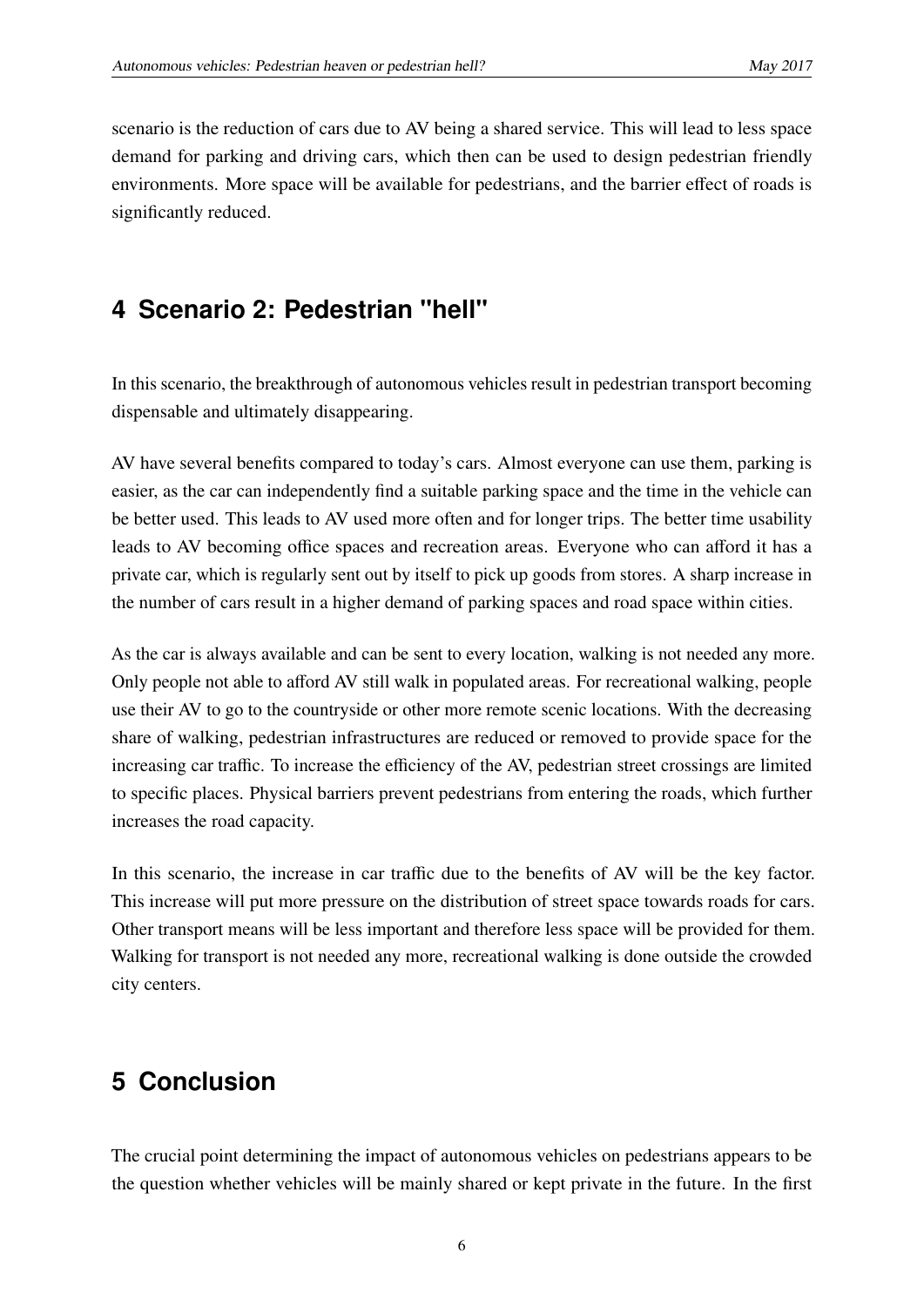case, the considerable decrease in the number of cars will outweigh the increase in car trips due to the benefits of autonomous driving. In the latter case, more cars will be present in the streets, and in addition each will on average drive longer distances. As the space occupied by road infrastructure is one of the most important limitations in city centers, less space for cars result in more space for pedestrians and non-traffic usages, which increase the quality of the walking environment.

At this point in time it is impossible to predict the exact consequences autonomous vehicles will have on pedestrian activity, in particular in urban environments. The two scenarios described above should be considered thought experiments on what could happen if the initial implementation of the technology kicks off a number of developments that might be hard to stop once set in motion. Obviously a mix of elements of both scenarios seems more likely than either extreme.

Two factors especially will have a large impact but are of yet difficult to estimate: To what extent will drivers be prepared to let go of the (for many desirable) feeling of being in charge of the vehicle and to what extent will car owners accept shared ownership or even fleets that are completely controlled centrally. The consequences to traffic safety on the one hand and public space (in the form of disappearing parking spaces) on the other could be enormous. If the general public and by extension policy makers are to have an influence in these matters, planning and lawmaking for future scenarios should be started right now. The aim of this paper is to facilitate public discussion about which outcomes are desirable.

## **6 References**

- <span id="page-8-5"></span>Bikeleague (2014) Autonomous and Connected Vehicles: Implications for Bicyclists and Pedestrians.
- <span id="page-8-2"></span>Bonnefon, J.-F., A. Shariff and I. Rahwan (2016) The social dilemma of autonomous vehicles, *Science*, 352 (6293) 1573–1576.
- <span id="page-8-4"></span>Bucheli, D. (2016) Autonome Fahrzeuge: Fluch oder Segen?, *Fussverkehr*, (2/16) 6.
- <span id="page-8-0"></span>Chen, Y., H. Peng and J. Grizzle (2017) Obstacle Avoidance for Low-Speed Autonomous Vehicles With Barrier Function, *IEEE Transactions on Control Systems Technology*.
- <span id="page-8-3"></span>Clamann, M., M. Aubert and M. L. Cummings (2017) Evaluation of Vehicle-to-Pedestrian Communication Displays for Autonomous Vehicles, *Technical Report*.
- <span id="page-8-1"></span>Fleetwood, J. (2017) Public health, ethics, and autonomous vehicles, *American journal of public health*, 107 (4) 532–537.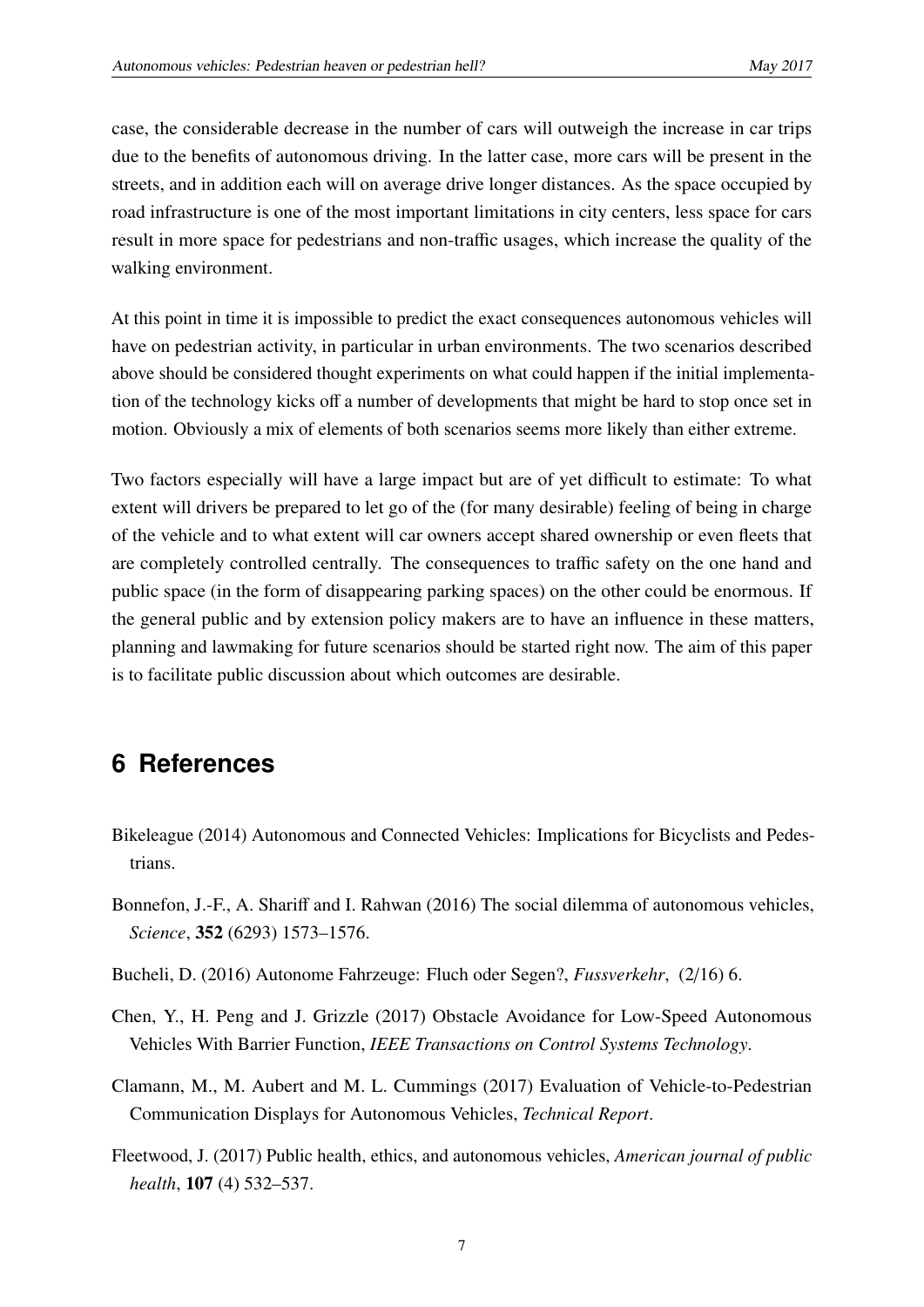<span id="page-9-7"></span>Forrest, A. and M. Konca (2007) Autonomous cars and society, *Worcester Polytechnic Institute*.

- <span id="page-9-3"></span>Grabar, H. and T. Doezema (2016) How Will Self-Driving Cars Change Cities?, *Slate*, ISSN 1091-2339.
- <span id="page-9-4"></span>Hurley, K. (2017) How Pedestrians Will Defeat Autonomous Vehicles, [https://www.scientificamerican.com/article/](https://www.scientificamerican.com/article/how-pedestrians-will-defeat-autonomous-vehicles/) [how-pedestrians-will-defeat-autonomous-vehicles/](https://www.scientificamerican.com/article/how-pedestrians-will-defeat-autonomous-vehicles/).
- <span id="page-9-12"></span>International Association of Public Transport (2017) Autonomous vehicles: A potential game changer for urban mobility, *Technical Report*.
- <span id="page-9-8"></span>LaFrance, A. (2015) Self-Driving Cars Could Save 300,000 Lives Per Decade in America, *The Atlantic*, ISSN 1072-7825.
- <span id="page-9-5"></span>Lee, T. B. (2014) Driverless cars will mean the end of car ownership, [https://www.vox.com/](https://www.vox.com/2014/5/28/5758560/driverless-cars-will-mean-the-end-of-car-ownership) [2014/5/28/5758560/driverless-cars-will-mean-the-end-of-car-ownership](https://www.vox.com/2014/5/28/5758560/driverless-cars-will-mean-the-end-of-car-ownership).
- <span id="page-9-0"></span>Levinson, D. and K. Krizek (2015) *The End of Tra*ffi*c and the Future of Transport: Second Edition*.
- <span id="page-9-11"></span>Lin, P. (2016) Why Ethics Matters for Autonomous Cars, 69–85.
- <span id="page-9-1"></span>Litman, T. (2014) Autonomous vehicle implementation predictions, *Victoria Transport Policy Institute*, 28.
- <span id="page-9-13"></span>Meyer, J., H. Becker, P. M. Bösch and K. W. Axhausen (2017) Autonomous vehicles: The next jump in accessibilities?, *Research in Transportation Economics*, ISSN 0739-8859.
- <span id="page-9-14"></span>Millard-Ball, A. (2016) Pedestrians, Autonomous Vehicles, and Cities, *Journal of Planning Education and Research*, 0739456X16675674, ISSN 0739-456X.
- <span id="page-9-2"></span>National Highway Traffic Safety Administration (2013) Preliminary Statement of Policy Concerning Automated Vehicles.
- <span id="page-9-10"></span>Navarro, P. J., C. Fernández, R. Borraz and D. Alonso (2016) A machine learning approach to pedestrian detection for autonomous vehicles using high-definition 3D range data, *Sensors*, 17 (1) 18.
- <span id="page-9-6"></span>Plumer, B. (2014) 15 ways self-driving cars could change our lives, [https://www.vox.com/](https://www.vox.com/2014/5/28/5756736/the-case-for-self-driving-cars) [2014/5/28/5756736/the-case-for-self-driving-cars](https://www.vox.com/2014/5/28/5756736/the-case-for-self-driving-cars).
- <span id="page-9-9"></span>Rangesh, A., E. Ohn-Bar, K. Yuen and M. M. Trivedi (2016) Pedestrians and their phonesdetecting phone-based activities of pedestrians for autonomous vehicles, paper presented at the *Intelligent Transportation Systems (ITSC), 2016 IEEE 19th International Conference On*, 1882–1887.